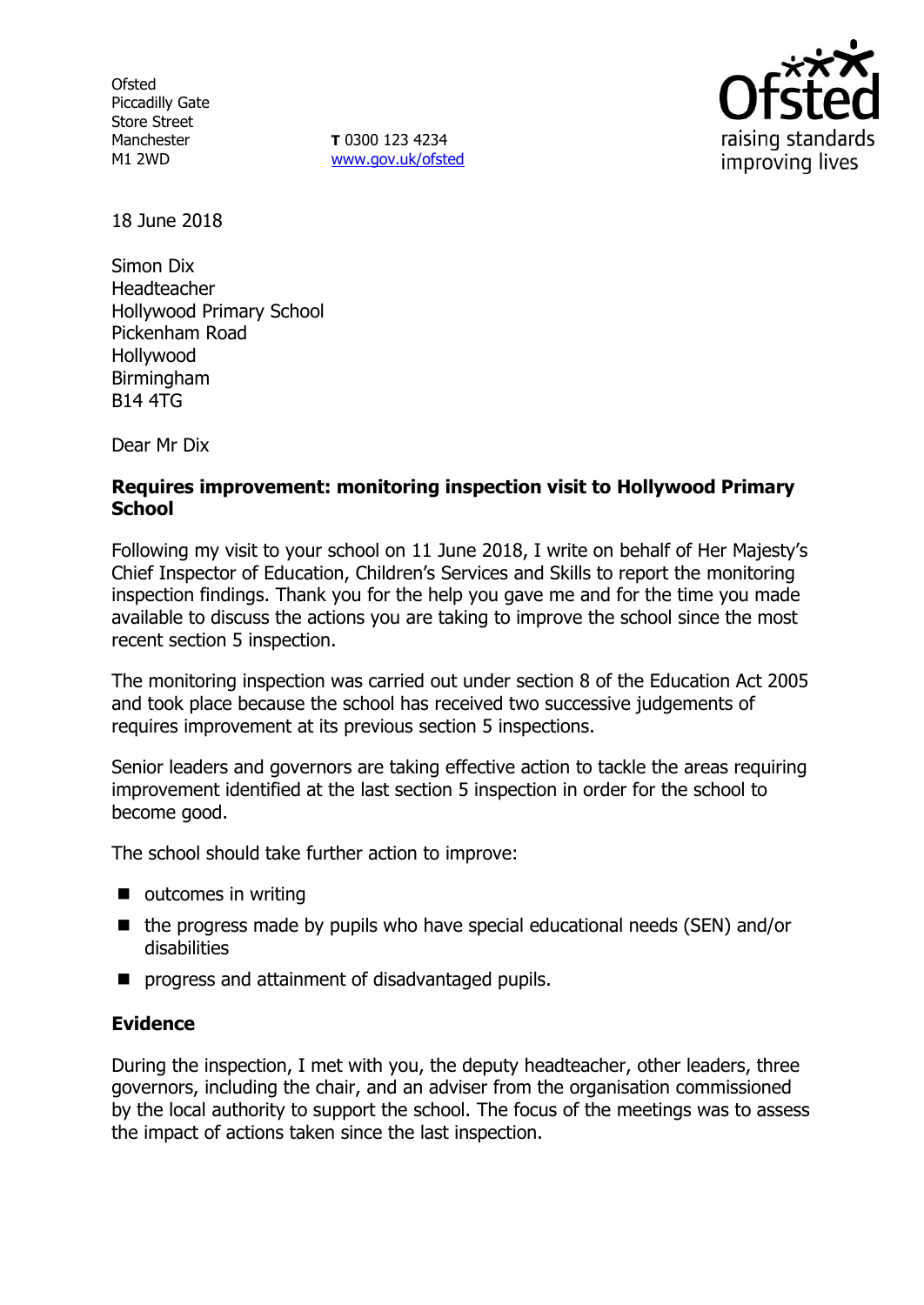

You and I made short visits to every classroom. A range of documents, including the school's self-evaluation and minutes of meetings of the governing body, were considered. The post-Ofsted action plan was evaluated and the single central record was checked.

# **Context**

Since the last inspection, three governors have joined the governing body, including the chair, and three governors have left. The previous chair has remained as a member of the governing body. Four teachers are currently on leave and their responsibilities are being covered internally and by two members of staff on shortterm contracts. Three teaching assistants have left the school.

# **Main findings**

Leaders and managers are using their clear understanding of the quality of the school to improve provision. Strengths identified at the time of the last inspection have been built on and effective action has been taken to address the areas for improvement.

Leaders' plans to tackle weaknesses identified in the previous Ofsted report have helped to improve the school. Relevant, clear and specific actions, set within an appropriate time frame, have had a positive impact on the quality of education provided.

As a result of improved teaching, most pupils are making better progress in a range of subjects. Leaders have ensured that accurate assessment is used effectively by teachers to plan challenging tasks for pupils. Consequently, different groups of pupils, including the most able, are making improved progress. Staff now have a clearer understanding of pupils' starting points and the areas that they need to improve.

Staff are benefiting from good-quality professional development. The well-honed teaching skills of senior leaders are being used more effectively to support teachers to develop their practice. Leaders model and monitor coaching to help staff to improve their teaching.

Leaders have taken effective action to strengthen the teaching of reading across the school. Pupils are now given more opportunities to build on their phonic skills in order to develop their levels of comprehension. The school library is well resourced and pupils are encouraged to read widely and often. Consequently, outcomes in reading have improved since the last inspection.

In 2017, the most able pupils in Year 6 attained above the national average for highprior-attaining pupils in reading, writing and mathematics. Middle-prior-attaining pupils also achieved above the national average for similar pupils in mathematics. Although the difference in attainment between disadvantaged pupils and other pupils got smaller, the attainment gap remained. This is because disadvantaged